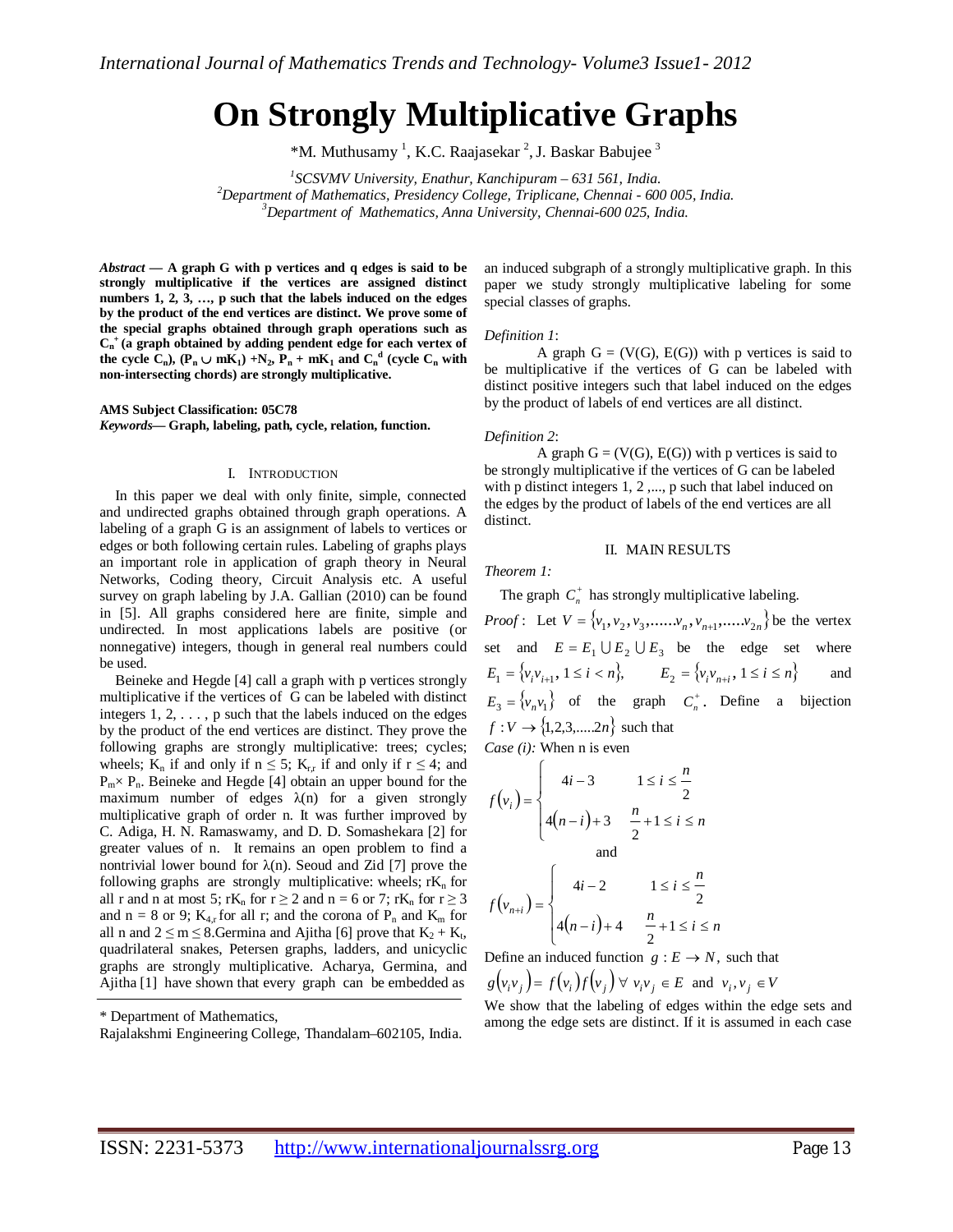that the induced label of the edges are same then we arrive at contradiction.

# For the edges in  $E_1$ :

Sub Case (a) For  $i \neq j$  and 2  $1 \leq i, j < \frac{n}{i}$ If we assume that  $g(v_i v_{i+1}) = g(v_j v_{j+1})$  $\Rightarrow$   $f(v_i) f(v_{i+1}) = f(v_j) f(v_{j+1})$  $(4i-3) (4(i+1)-3) = (4j-3) (4(j+1)-3)$ gives  $i = j$  a contradiction as 2  $i + j = \frac{1}{i}$  is not possible. Sub Case (b) For  $i \neq j$  and  $\frac{n}{i+1} \leq i, \ j < n$ 2 If we assume that  $g(v_i v_{i+1}) = g(v_j v_{j+1})$  $\Rightarrow$   $f(v_i) f(v_{i+1}) = f(v_j) f(v_{j+1})$  $(4(n-i)+3)(4(n-i-1)+3) = (4(n-j)+3)(4(n-j-1)+3)$ gives  $i = j$  a contradiction as 2  $i + j = \frac{4n-1}{ }$  is not possible. Sub Case (c) For 2  $1 \le i < \frac{n}{n}$  and  $\frac{n}{n} + 1 \le i < n$ 2 also  $i \neq j$ in  $E_1$ We have  $g\left(v_i v_{i+1}\right) = 16 i^2 - 8i$  and  $g\left(v_j v_{j+1}\right) = \left(16 j^2 - 8 j\right) + \left(16 n^2 + 8 n - 32 n j\right)$ 

Clearly 
$$
16i^2 - 8i \neq (16j^2 - 8j) + (16n^2 + 8n - 32nj)
$$
  
\n∴  $g(v_iv_{i+1}) \neq g(v_jv_{j+1})$ 

For the edges in  $E_2$ :

Sub Case (a) For 
$$
i \neq j
$$
 and  $1 \leq i$ ,  $j \leq \frac{n}{2}$   
\nIf we assume that  $g(v_i v_{n+i}) = g(v_j v_{n+j})$   
\n $\Rightarrow f(v_i) f(v_{n+i}) = f(v_j) f(v_{n+i})$   
\n $(4i-3)(4i-2) = (4j-3)(4j-2)$   
\ngives  $i = j$  a contradiction as  $i + j = \frac{5}{4}$  is not possible.  
\nSub Case (b) For  $i \neq j$  and  $\frac{n}{2} + 1 \leq i$ ,  $j \leq n$   
\nIf we assume that  $g(v_i v_{n+i}) = g(v_j v_{n+j})$   
\n $\Rightarrow f(v_i) f(v_{n+i}) = f(v_j) f(v_{n+j})$   
\n $(4(n-i)+3)(4(n-i)+4) = (4(n-j)+3)(4(n-j)+4)$ 

gives  $i = j$  a contradiction as 4  $i + j = \frac{8n + 7}{ }$  is not possible. Sub Case (c) For 2  $1 \le i < \frac{n}{n}$  and  $\frac{n}{n} + 1 \le j < n$ 2 also  $i \neq j$ in  $E_2$ : We see that  $g(v_i v_{n+i}) = 16i^2 - 20i + 6$  $g(v_jv_{n+j}) = 16j^2 - 20j + 6 + (16n^2 - 32nj + 28n - 8j + 12)$ 

∴ 
$$
g(v_i v_{n+i}) \neq g(v_j v_{n+j})
$$
  
Clearly the labeling of edges of  $E_1$  and that of  $E_2$  are all distinct as the labeling of edges of  $E_1$  are all odd and those of  $E_2$  are even. Also edges of  $E_1$  &  $E_3$  and  $E_2$  &  $E_3$  are also distinct as edge in  $E_3$  is with the minimum odd label 3.

 $C_n^+$  has strongly multiplicative labeling for n even.



Fig. 1. Strongly multiplicative labeling for  $C_8^+$ 

**Case (ii):** When n is odd

The bijection  $f: V \to \{1, 2, 3, \ldots, 2n\}$  is defined as the following

$$
f(v_i) = \begin{cases} 4i - 3 & 1 \le i \le \frac{n+1}{2} \\ 4(n-i) + 3 & \frac{n+1}{2} + 1 \le i \le n \\ \text{and} \\ f(v_{n+i}) = \begin{cases} 4i - 2 & 1 \le i \le \frac{n+1}{2} \\ 4(n-i) + 4 & \frac{n+1}{2} + 1 \le i \le n \end{cases} \end{cases}
$$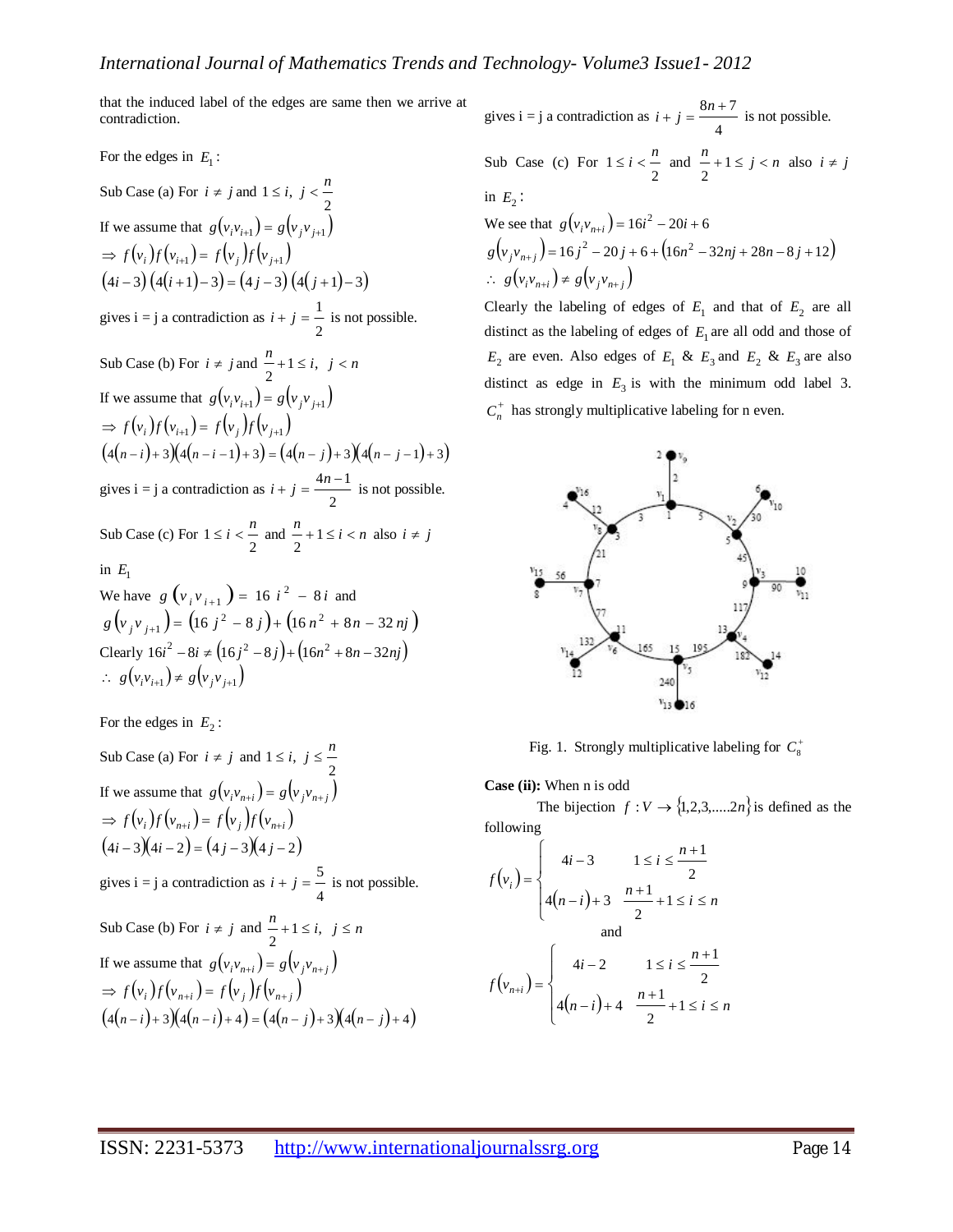The proof follows as above, replacing 2  $1 \leq i \leq \frac{n}{n}$  by

$$
1 \le i \le \frac{n+1}{2}
$$
 and  $\frac{n}{2} + 1 \le i \le n$  by  $\frac{n+1}{2} + 1 \le i \le n$ .

Thus  $C_n^+$  has strongly multiplicative labeling for n odd. Hence  $C_n^+$  has strongly multiplicative labeling for all n.



Fig.2. strongly multiplicative labeling for  $C_9^+$ 

*Theorem 2:* The graph  $\left(P_2 \cup mk_1\right) + N_2$  has strongly multiplicative labeling.

*Proof*: Let  $V = \{v_1, v_2, v_3, \dots, v_m, v_{m+1}, \dots, v_{m+4}\}\,$ , where  $n = m + 4$  be the vertex set and  $E = E_1 \cup E_2 \cup E_3$  be the edge set where  $E_1 = \{v_i v_{n-2}, 1 \le i \le n-3\},\$  $E_2 = \{v_i v_{n-1}, 1 \le i \le n-3\}$  and  $E_3 = \{v_n v_{n-1}, v_n v_{n-2}, v_n v_{n-3}\}\$  of the graph  $(P_2 \cup m k_1) + N_2$ . Define a bijection  $f: V \to \{1, 2, 3, \dots, n\}$  such that  $f(v_i) = i, 1 \le i \le n$ 

Define an induced function  $g: E \to N$ , such that  $g(v_i v_j) = f(v_i) f(v_j) \forall v_i v_j \in E$  and  $v_i, v_j \in V$ 

We show that the labeling of edges within the edge sets and among the edge sets are distinct. If it is assumed in each case that the induced label of the edges are same then we arrive at contradiction.

For the edges in  $E_1$ : For  $i \neq j$ ,  $1 \leq i$ ,  $j \leq n-3$ If we assume  $g(v_i v_{n-2}) = g(v_j v_{n-2})$ 

$$
\Rightarrow f(v_i)f(v_{n-2}) = f(v_j)f(v_{n-2})
$$
  
\n
$$
\Rightarrow i(n-2) = j(n-2)
$$
  
\n
$$
\Rightarrow i = j \text{ a contradiction.}
$$

For the edges in  $E_2$ : For  $i \neq j$ ,  $1 \leq i$ ,  $j \leq n-3$ If we assume  $g(v_i v_{n-1}) = g(v_j v_{n-1})$  $\Rightarrow$   $f(v_i) f(v_{n-1}) = f(v_j) f(v_{n-1})$  $\Rightarrow i(n-1) = j(n-1)$ 

 $\Rightarrow i = j$  a contradiction

For the edges in 
$$
E_3
$$
:  
\nFor  $i \neq j$ ,  $1 \leq i$ ,  $j \leq 3$   
\nIf we assume  $g(v_n v_{n-i}) = g(v_n v_{n-j})$   
\n $\Rightarrow f(v_n) f(v_{n-i}) = f(v_n) f(v_{n-j})$   
\n $\Rightarrow n(n-i) = n(n-i)$   
\n $\Rightarrow i = j \text{ a contradiction}$ 

Now we have to show that the edges between different edge sets are distinct.

For the edges in 
$$
E_1
$$
 and  $E_2$ :  
\nFor  $i \neq j$ ,  $1 \leq i$ ,  $j \leq n-3$   
\nIf we assume  $g(v_i v_{n-2}) = g(v_j v_{n-1})$   
\n $\Rightarrow f(v_i) f(v_{n-2}) = f(v_j) f(v_{n-1})$   
\n $\Rightarrow i(n-2) = j(n-1)$   
\n $\Rightarrow i - j = \frac{2i - j}{n}$  a contradiction

For the edges in  $E_1$  and  $E_3$ : For  $i \neq j$ ,  $1 \leq i \leq n-3$ ,  $j = 1,2,3$ If we assume  $g(v_i v_{n-2}) = g(v_n v_{n-j})$  $\Rightarrow$   $f(v_i)f(v_{n-2}) = f(v_n)f(v_{n-j})$ *i n j n*  $\Rightarrow$   $\frac{n-2}{i} = \frac{n-j}{i}$  a contradiction

For the edges in  $E_2$  and  $E_3$ : For  $i \neq j$ ,  $1 \leq i \leq n-3$ ,  $j = 1,2,3$ If we assume  $g(v_i v_{n-1}) = g(v_n v_{n-j})$  $\Rightarrow$   $f(v_i)f(v_{n-1}) = f(v_n)f(v_{n-j})$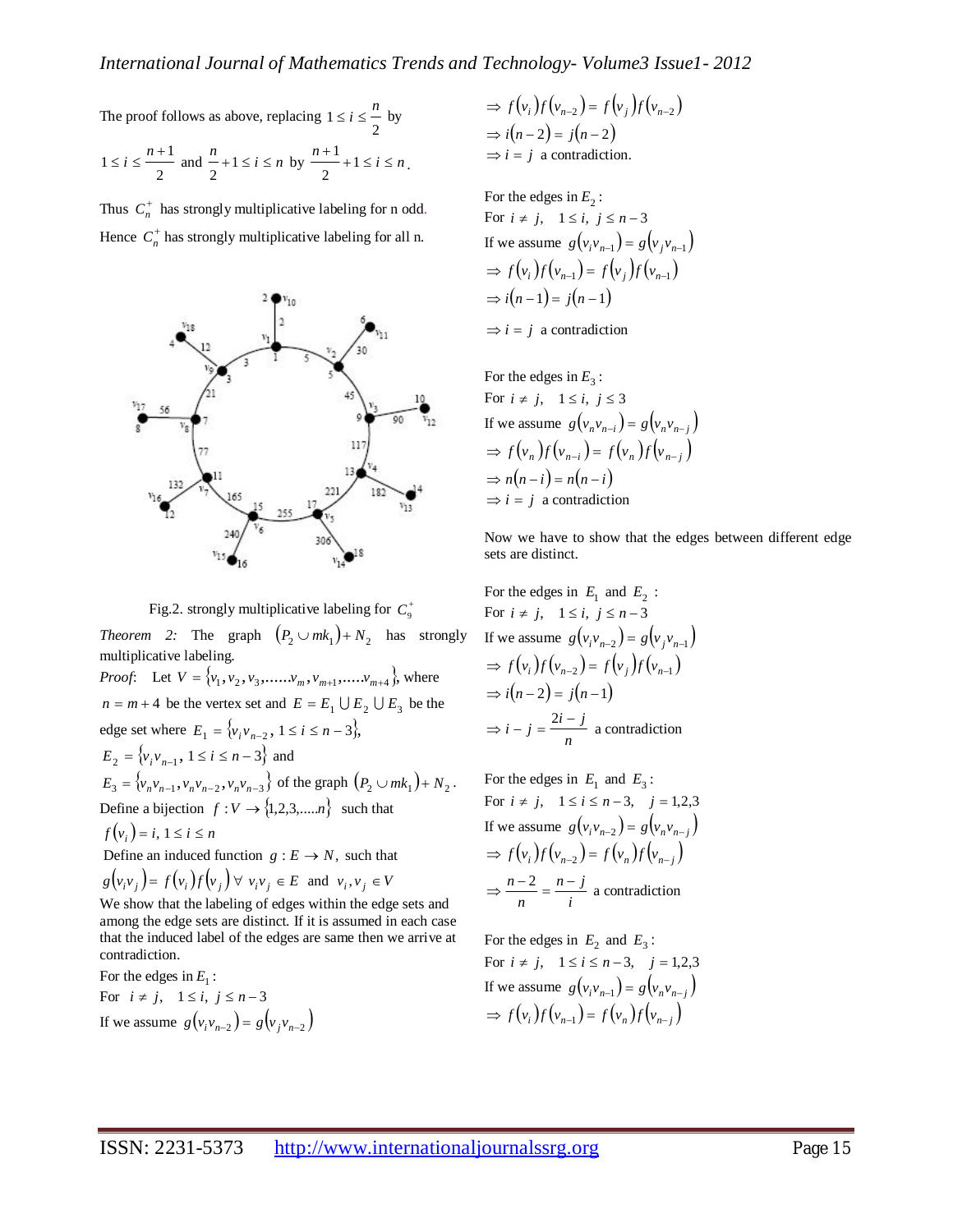*i n j n*  $\Rightarrow$   $\frac{n-1}{i} = \frac{n-j}{i}$  a contradiction.

This implies all the edge labeling are distinct. Hence the graph  $(p_2 \cup mk_1) + N_2$  has strongly multiplicative labeling.



Fig.3. Strongly multiplicative labeling for  $\left( P_2 \cup 5k_1 \right) + N_2$ 

*Theorem 3:* The graph  $P_2 + mk_1$  has strongly multiplicative labeling.

*Proof:* Let  $V = \{v_1, v_2, v_3, \dots, v_n\}$ , be the vertex set and  $E = E_1 \cup E_2 \cup E_3$  be the edge set where  $E_1 = \{v_i v_{n-1}, 1 \le i \le n-2\}, E_2 = \{v_i v_n, 1 \le i \le n-2\}$  and  $E_3 = \{v_n v_{n-1}\}\$  of the graph  $P_2 + mk_1$ .

Define a bijection  $f: V \to \{1, 2, 3, \dots, n\}$  such that  $f(v_i) = i, 1 \le i \le n$ 

Define an induced function  $g : E \to N$ , such that  $g(v_i v_j) = f(v_i) f(v_j)$  forall  $v_i v_j \in E$  and  $v_i, v_j \in V$ 

We show that the labeling of edges within the edge sets and among the edge sets are distinct. If it is assumed in each case that the induced label of the edges are same then we arrive at contradiction.

For the edges in  $E_1$ : For  $i \neq j$ ,  $1 \leq i$ ,  $j \leq n-2$ If we assume  $g(v_i v_{n-1}) = g(v_j v_{n-1})$  $\Rightarrow$   $f(v_i) f(v_{n-1}) = f(v_j) f(v_{n-1})$  $\Rightarrow i(n-1) = j(n-1)$  $\Rightarrow i = j$  a contradiction

For the edges in  $E_2$ : For  $i \neq j$ ,  $1 \leq i$ ,  $j \leq n-2$ If we assume  $g(v_i v_n) = g(v_j v_n)$  $\Rightarrow$   $f(v_i)f(v_n) = f(v_i)f(v_n)$ 

$$
\Rightarrow in = jn
$$
  

$$
\Rightarrow i = j \text{ a contradiction}
$$

Now we have to show that the edges between different edge sets are distinct.

For the edges in 
$$
E_1
$$
 and  $E_2$ :  
\nFor  $i \neq j$ ,  $1 \leq i$ ,  $j \leq n-2$   
\nIf we assume  $g(v_i v_{n-1}) = g(v_j v_n)$   
\n $\Rightarrow f(v_i) f(v_{n-1}) = f(v_j) f(v_n)$   
\n $\Rightarrow i(n-1) = jn$   
\n $\Rightarrow n = \frac{i}{i-j}$  a contradiction

For the edges in  $E_1$  and  $E_3$ :

For  $1 \le i \le n-2$ If we assume  $g(v_i v_{n-1}) = g(v_n v_{n-1})$  $\Rightarrow$   $f(v_i) f(v_{n-1}) = f(v_n) f(v_{n-1})$  $\Rightarrow i(n-1) = n(n-1)$  $\Rightarrow i = n$  a contradiction For the edges in  $E_2$  and  $E_3$ : For  $1 \le i \le n-2$ If we assume  $g(v_i v_n) = g(v_n v_{n-1})$  $\Rightarrow$   $f(v_i)f(v_n) = f(v_n)f(v_{n-1})$  $\Rightarrow$  *in* = *n*(*n* - 1)  $\Rightarrow i = n - 1$  a contradiction

This implies all the edge labeling are distinct. Hence the graph  $P_2 + mk_1$  has strongly multiplicative labeling.



Fig.4. Strongly multiplicative labeling for  $P_2 + 6k_1$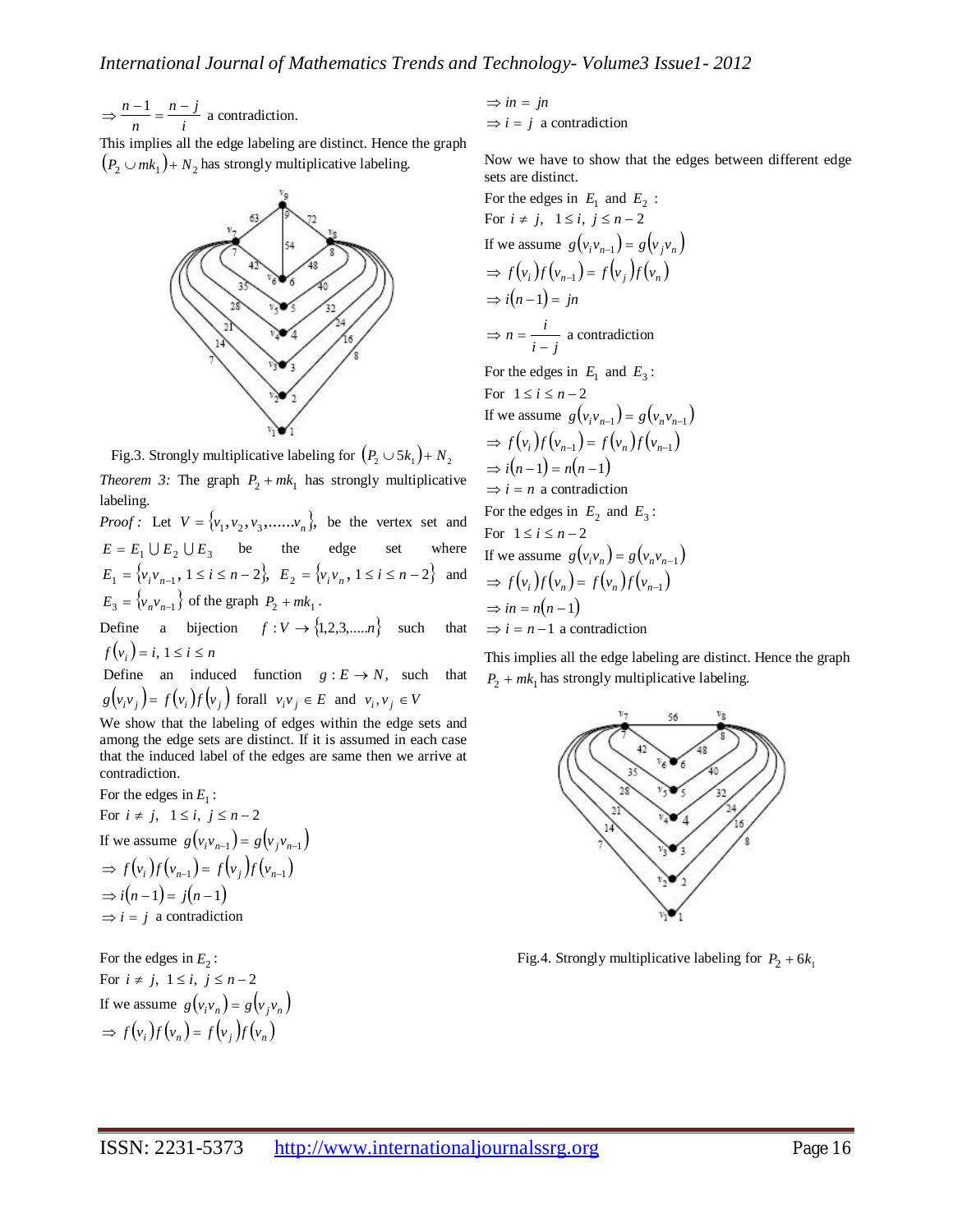*Definition* 4[3]: Let  $G = (V, E : R_1, R_2)$ . The vertex set  $V \rightarrow \{1,2,\ldots,n\}$  and the edge set is defined by the relations  $R_1$  and  $R_2$  such that  $R_1 : b = a + 1 \quad \forall \quad a, b \in V$ .

 $R_2$  :  $a + b = n + 1$ If  $n \equiv 0 \pmod{2}$ , we get cycle  $C_n$  with  $d = (n-2)/2$ non-intersecting chords and when  $n \equiv 1 \pmod{2}$  we get cycle  $C_n$  with  $d = (n-3)/2$  non-intersecting chords. The graph obtained by this relation is  $C_n^d$ ,  $n \ge 5$ . *n*

*Theorem 5:* The graph  $C_n^d$ ,  $n \ge 5$  with non intersecting chords has strongly multiplicative labeling.

*Proof:* Let  $V = \{v_1, v_2, v_3, \dots, v_n\}$ , be the vertex set and  $E = E_1 \cup E_2 \cup E_3$  be the edge set of the graph  $C_n^d$  with non intersecting chords, where  $E_1 = \{v_i v_{i+1}, 1 \le i \le n\},\$  $\left\{\begin{array}{c} \end{array}\right\}$  $E_2 = \left\{ v_{i+1}v_{n-i+1}, 1 \le i < \frac{n}{2} - 1 \right\}$  and  $E_3 = \left\{ v_n v_1 \right\}$ . Define a bijection  $f: V \rightarrow \{1, 2, 3, \dots, n\}$  such that

Case (i):When n is even

$$
f(v_i) = \begin{cases} 2i - 1 & 1 \le i \le \frac{n}{2} \\ 2(n - i) + 2 & \frac{n}{2} + 1 \le i \le n \end{cases}
$$

Define an induced function  $g: E \to N$ , such that  $g(v_i v_j) = f(v_i) f(v_j) \quad \forall \quad v_i v_j \in E \text{ and } v_i, v_j \in V.$  We show that the labeling of edges within the edge sets and among the edge sets are distinct.

If it is assumed in each case that the induced label of the edges are same then we arrive to a contradiction.

For the edges in  $E_1$ :

Sub Case (a) For 
$$
i \neq j
$$
 and  $1 \leq i$ ,  $j \leq \frac{n}{2} - 1$   
\nIf we assume that  $g(v_i v_{i+1}) = g(v_j v_{j+1})$   
\n $\Rightarrow f(v_i) f(v_{i+1}) = f(v_j) f(v_{j+1})$   
\n $(2i-1)(2(i+1)-1) = (2j-1)(2(j+1)-1)$   
\ngives  $i = j$  a contradiction.  
\nSub Case (b) For  $i \neq j$  and  $\frac{n}{2} + 1 \leq i$ ,  $j \leq n$   
\nIf we assume that  $g(v_i v_{i+1}) = g(v_j v_{j+1})$   
\n $\Rightarrow f(v_i) f(v_{i+1}) = f(v_j) f(v_{j+1})$   
\n $(2(n-i)+2)(2(n-i-1)+2) = (2(n-i)+2)(2(n-i-1)+2)$   
\ngives  $i = j$  a contradiction as  $i + j = 2n + 1$  is not possible.

Sub Case (c) Edges of  $E_1$  for 2  $1 \le i < \frac{n}{n}$  are with odd labels

and those of  $\frac{n}{2} + 1 \le j < n$  are with even labels. Thus the edge labels of these categories are distinct.

For the edges in  $E_2$ :

For  $i \neq j$  and  $1 \leq i, j \leq \frac{n}{2} - 1$ If we assume that  $g(v_{i+1}v_{n-i+1}) = g(v_{j+1}v_{n-j+1})$  $\Rightarrow$   $f(v_{i+1}) f(v_{n-i+1}) = f(v_{i+1}) f(v_{n-i+1})$  $(2(i+1)-1)(2(n-n+i-1)+2) = (2(j+1)-1)(2(n-n+j-1)+2)$ gives  $i = j$  a contradiction as 2  $i + j = \frac{-1}{-}$  is not possible Now we have to show that the edges between different edge sets are distinct.

For the edges in  $E_1$  and  $E_2$ :

The labels of edges of  $E_2$  and those of  $E_1$  for  $1 \le i < \frac{n}{2}$  are distinct as the labels of  $E_2$  are with even numbers and those of  $E_1$  for  $1 \le i < \frac{n}{2}$  are with odd numbers.

Also  $i \neq j$  and for  $\frac{n}{2} + 1 \leq i < n$  and  $1 \leq j \leq \frac{n}{2} - 1$  $g(v_i v_{i+1}) = f(v_i) f(v_{i+1}) = 2i^2 + i + (2n^2 + 2n + 4ni - 3i)$  $g(v_{j+1}v_{n-j+1}) = f(v_{j+1})f(v_{n-j+1}) = 2j^2 + j$  $g(v_i v_{i+1}) \neq g(v_{j+1} v_{n-j+1})$ Moreover  $g(v_n v_1) = f(v_n) f(v_1)$  $= 2$ 

Thus all the edges of  $C_n^d$ ,  $n \ge 5$  with non intersecting chords are distinct. Hence  $C_n^d$ ,  $n \ge 5$  with non intersecting chords has strongly multiplicative labeling for n even.